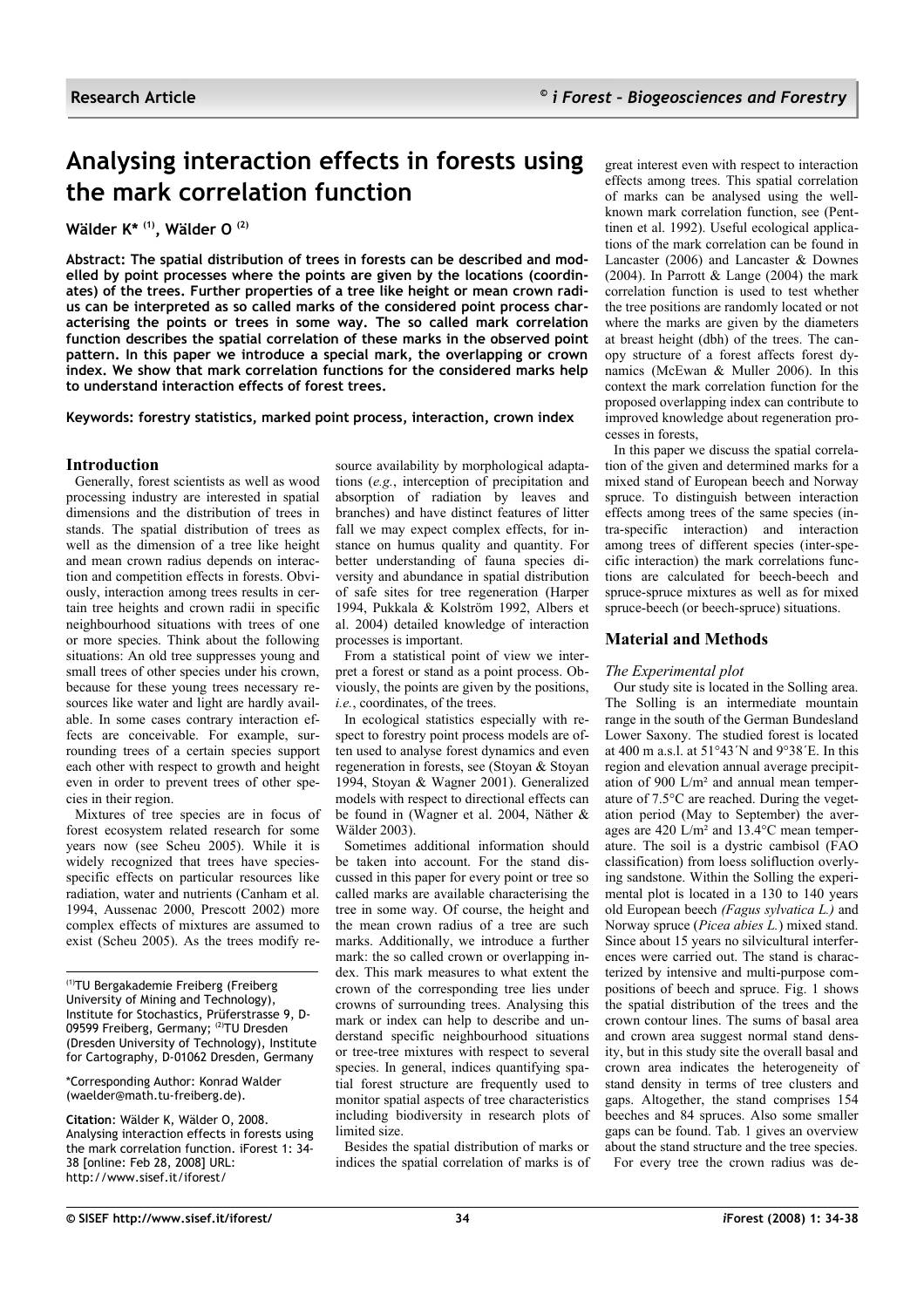termined for 8 directions anticlockwise from 0° to 315° (45° steps). These 8 values lead to the mean crown radius which is calculated as arithmetic mean of these 8 values. See [Fig. 1](#page-1-0) for the tree positions and the crown contour lines.

Additionally, the height of each tree is available and the overlapping index will be calculated considering spruce-spruce-, calculated considering spruce-spruce-, spruce-beech- and beech-beech-compositions.

#### *Marked point processes and the mark correlation function*

Let  $Z(s)$ ,  $s \in S$  be a point process over a spatial region *S* with n given points *s*1*, ..., s*n. At every point  $s_i$  a so called mark  $m_i$ , i=1, …, n, that means a value characterising the point in some way, is measured or determined. In our case the points *s*<sup>i</sup> represent the positions of the trees in the experimental plot, *i.e.*, the crosses and circles in [Fig.](#page-1-0) 1.

The spatial correlation of marks in this marked point process is described using a so called test function  $f(m_i, m_i)$  for two marks m<sub>i</sub> and mj. This test function characterises the correlation between the marks *m*<sup>i</sup> and *m*<sup>j</sup> at different points, conditional on the distance h between the points*.* Here, we use:

#### $f(m_i, m_j) = m_i \cdot m_j$

In general, the mark of a tree is a random number. This means that the test function is random, too. Obviously the test function given above leads to large values, respectively small values, if large, respectively small, non-negative marks, are given. Therefore, this test function indicates correlation between marks in a natural way. From point process theory further test functions are known, which may all result in similar ecological interpretations (Parrott & Lange 2004). For example,  $f(m_i, m_j) = \frac{1}{2} \cdot (m_i - m_j)^2$ leads to the so called mark variogram familiar with the well-known variogram from geostatistics which is also often applied in forestry statistics, see (Wälder  $\hat{\alpha}$  Stoyan 1996). In general, the mark correlation function and functions based on other test functions belong to the so called second order characteristics of marked point processes, see (Stoyan et al. 1995).

Now, let  $\mu$  be the mean or the expectation of the considered mark. This means  $E(m_i)$  $\mu$  for all i=1, ..., n where the symbol  $E(X)$  in-

<span id="page-1-1"></span>**Tab. 1** - Characterisation of the beech-spruce mixed stand. Data for the study site. N: sample, Mean: mean, STD: standard deviation. Crown area: basal area of the crown gener-

ated by the crown contour lines. DBH: diameter at breast height.

| tree   | N   | Height [m]               |            | <b>DBH</b> [cm] |       | Crown area $[m^2]$ |                          |
|--------|-----|--------------------------|------------|-----------------|-------|--------------------|--------------------------|
|        |     | Mean                     | <b>STD</b> | Mean            | STD   | Mean               | STD                      |
| beech  | 154 | 25.70                    | 4.93       | 39.82           | 11 83 | 66.67              | 4.1                      |
| spruce | 84  | 35.01                    | 3.77       | 63.51           | 1196  | 4195               | 2.54                     |
| total  | 238 | $\overline{\phantom{0}}$ | -          | -               | -     | -                  | $\overline{\phantom{0}}$ |

ferent marks.

the two considered trees.



<span id="page-1-0"></span>**Fig. 1** - European beech (o) and Norway spruce  $(+)$  with contour lines of the crowns (crown areas).

mark correlation function with interaction effects like attraction, avoidance behaviour or inhibition of trees.

Negative correlation standing for inhibition and suppression with respect to the classical correlation coefficient is indicated by  $k_f(h)$ *< 1*. For example, think about the following situation: at distance h there are some pairs of trees of a species, and we are interested in the mark tree height. If each pair of trees consists of a high tree (large mark) and a low tree (small mark) then negative correlation between the marks with respect to the mark correlation function is given. Analogously to the correlation coefficient the higher values of the first tree go along with the lower values of the second tree and vice versa, but negative correlation is now indicated by  $k_f$  $(h)$  < *1*. In contrast to this, positive correlation or attraction is given by  $k_f(h) > 1$ .

Frequently, the marks are positive numbers (tree height, dbh, etc.).

In this case the test function  $f(m_i, m_j) = m_i$ .  $m<sub>i</sub>$  always leads to positive values of the mark correlation function. Therefore, it is not possible to interpret values of the mark correlation function directly as correlation coefficients. But the criteria for positive and negative correlation are given above. Therefore, choosing the test function  $f(m_i, m_i) = m_i$ *· m*j leads to an easy identification of the type of correlation. [Fig.](#page-2-0) 2 shows three mark correlation functions corresponding to these three types of correlation (independence,

dicates the mean of a random number X. The mark correlation function for the test function  $f(m_i, m_i) = m_i \cdot m_j$  is given by (eqn. 1):

Once again, the test function is a random number and therefore its mean is well defined. The numerator in eqn. 1 is the mean of the test function conditional on the distance *h* of two trees. The denominator removes scale effects given by marks of different order and norms the marks correlation function. This ensures the possibility to compare mark correlation functions based on dif-

 $k_f(h) = \frac{E(f(m_i, m_j)|S_i - s_j| = h)}{2}$  $\mu^2$ 

Obviously, if the marks are uncorrelated we obtain  $k_f(h) = 1$  because the numerator in eqn. 1 is not depending on the distance of

Now, from an ecological point of view it is of great importance to connect values of the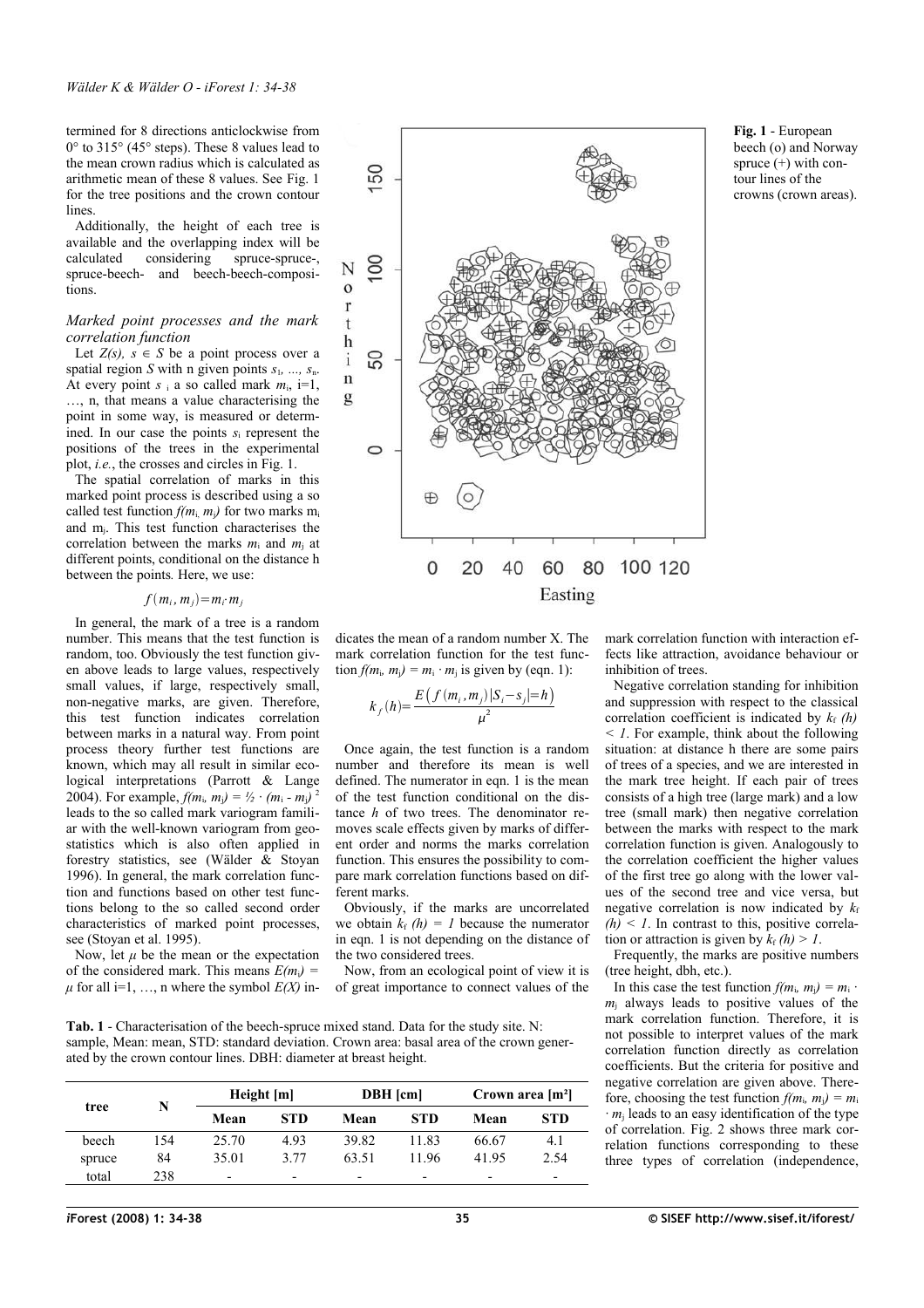positive and negative correlation).

### *Estimating the mark correlation function*

The mark correlation function from eqn. 1 must be estimated because the conditional (bivariate) distribution of the marks is unknown. Or, in other words, without further assumption we are not able to calculate *E(f(m<sub>i</sub>, m<sub>i</sub>)*  $|$   $|s_i - s_j| = h$ ) theoretically. But obviously, we can estimate eqn. 1 by (eqn. 2):

$$
\hat{k_f}(h) = \frac{\sum_{i,j=1}^{n(h)} f(m_i, m_j)}{n(h) - \mu^2}
$$

where  $n(h)$  is the number of pairs of points (trees) at  $s_i$ ,  $s_j$  with distance  $h$ .

Usually, estimated mark correlation functions from equation 2 are often jagged and irregular. Further, pairs of points with the same exact distance h are rarely given.

Therefore, it is useful to use kernel estimators to obtain smoother functions. Let us mention the so called Epanecnikov kernel (eqn. 3):

$$
e_b(h) = \begin{cases} \frac{3}{4b} \left( 1 - \frac{h^2}{b^2} \right) & -b \le h \le b \\ 0, & |h > b| \end{cases}
$$

where *b* is an additional parameter called bandwidth.

Using this kernel we obtain a smooth estimate of the mark correlation function by (eqn. 4):

$$
\hat{k_j}(h) = \frac{1}{\mu^2} \sum_{i=1}^n \sum_{\substack{j=1, j \neq i}}^n f(m_i, m_j) \cdot w_{ij}
$$

$$
w_{ij} = \frac{e_b(h - |s_i - s_j|)}{A(W_i \cap W_j)}
$$

Note that the points *s*i*, …, s*n, *i.e.*, the locations of the given trees, are located within an (rectangular) observation window *W*. Obviously, the origin of this window is given by  $(min\{x_i : i=1, ..., n\}, min\{y_i : i=1, ..., n\})$ with  $s_i = (x_i, y_i)$ ,  $i = 1, \ldots, n$ . Shifting this origin towards *s*i*, s*<sup>j</sup> respectively, leads to the window  $W_i$ ,  $W_i$  respectively, where  $A(W)$  denotes the area of window *W*.

For numerical calculations we used (4) with  $b=2$ . More details about the mark correlation function and corresponding fitting techniques can be found in Stoyan & Stoyan (1994).



<span id="page-2-0"></span>**Fig. 2** - Mark correlation function indicating positive correlation (dotted line), negative correlation (dashed line) and independence (solid line).

#### *The overlapping index or crown index*

The mark correlation function is an important tool to monitor spatial variability of marks of trees as well as interaction effects of the corresponding trees. "Classical" marks of trees such as tree height and dbh are not sufficient to describe the spatial structure of a stand with respect to forest dynamics and regeneration processes because the availability of resources like water and radiation strongly depends on the canopy structure even characterized by overlapping crowns of trees. Therefore, to analyse neighbourhood situations of forest trees with respect to the canopy structure of the stand we introduce the so called overlapping or crown index. For every tree crown radii are given for 8 directions. Let us denote a basal point at the end of a crown radius as *crown point*. From a mathematical point of view a crown or the corresponding crown surface respectively, is an octagon with edges given by the crown points, see [Fig.](#page-1-0) 1. In other words: This crown surface of a tree is given by the surface generated by the contour line of the crown [\(Fig. 1\)](#page-1-0).

Now, we can prove if a crown point of a fixed tree lies inside the crown surface (octagon) of another tree. This check is done in the following way: at the first step we calculate the crown area of a tree as area of the corresponding crown surface (octagon). At the second step we calculate for every crown point of the remaining trees the area of the polygon generated by the 8 original crown points of the fixed tree and this additional crown point. If this crown point lies within the crown area of the fixed tree, then the area of the 9-point-polygon is smaller than the original crown area. In the opposite case, *i.e.*, the additional crown point lies outside the crown area of the tree, the area of the 9 point-polygon increases compared with the original crown area. In this way, we check for every crown point whether it lies within the crown area of other trees or not. Obviously, two crowns overlap if at least one of their crown points lies inside the crown surface of the other tree. This leads to the definition of the crown index.

Let *s* be a point of the point process, *i.e.*, the position of a tree, with 8 crown points  $c_1$ *(s)*, …, *c*n *(s)*. We set:

$$
I(c_i(s)) = \begin{cases} \frac{1}{8}, & c_i(s) \text{ lies outside the crown area of other trees} \\ 0, & otherwise \end{cases}
$$

<span id="page-2-1"></span>**Tab. 2** - Crown index for inter-specific (spruce-beech) and intra-specific (spruce-spruce and beech-beech) situations. Mean: mean, STD: standard deviation.

|             |      | intra-specific | inter-specific |            |  |
|-------------|------|----------------|----------------|------------|--|
| Crown index | Mean | STD            | Mean           | <b>STD</b> |  |
| beech       | 0.32 | 0.30           | 0.85           | 0.24       |  |
| spruce      | 0.68 | 0.31           | 0.85           | 0.24       |  |

Now, the crown index for the tree at *s* is given by the sum of these values (eqn. 5):

$$
m_{CI}(s) = \sum_{i=1}^{8} I(c_i(s))
$$

Obviously, if a solitary tree without crown points under crowns of other trees is given at

**© SISEF http://www.sisef.it/iforest/ 36** *i***Forest (2008) 1: 34-38**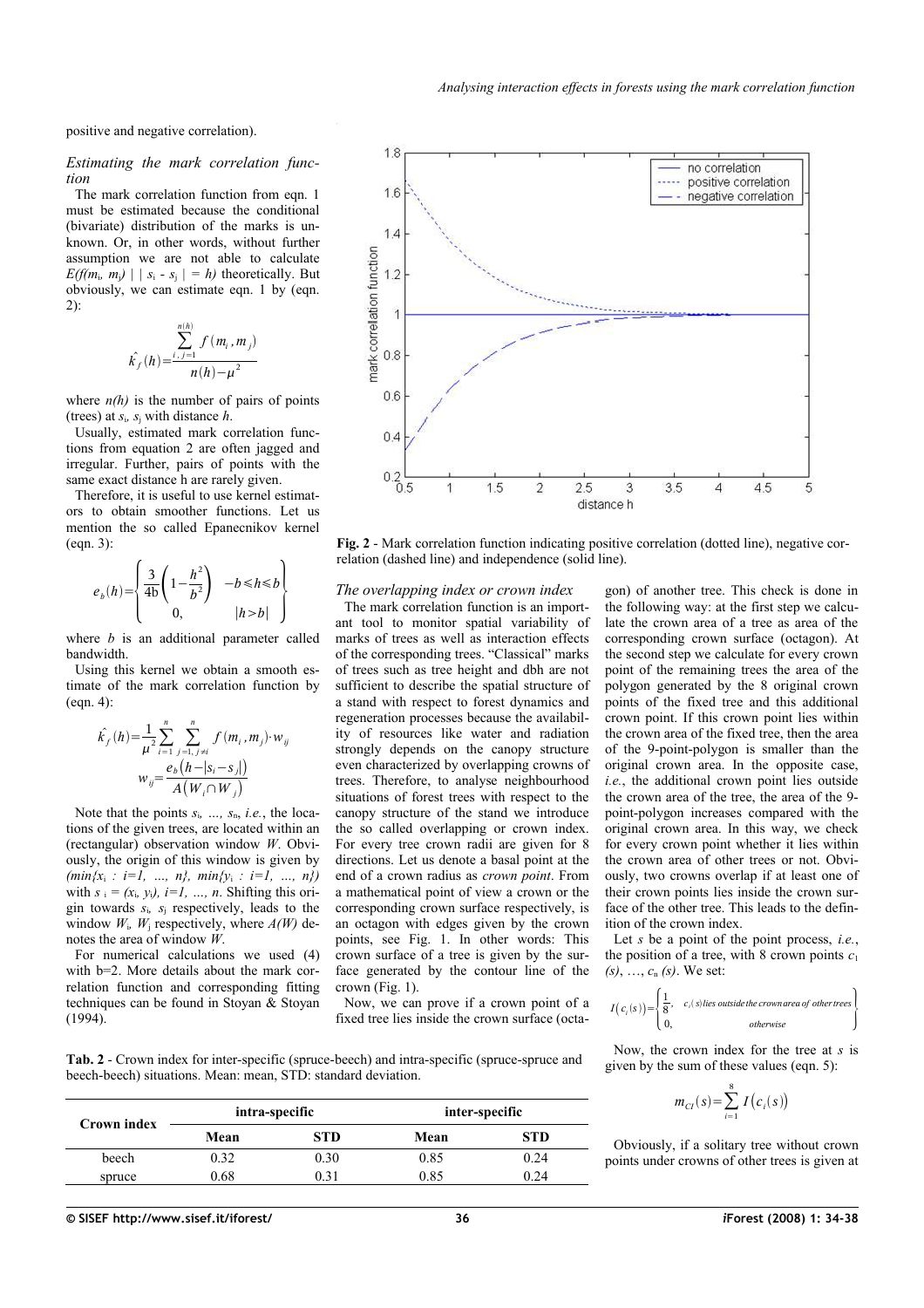

<span id="page-3-0"></span>**Fig. 3** - Mark correlation for tree height: Solid line: beech-spruce situations; dotted line: spruce; dashed line: beech.

s we obtain  $m_{\text{CI}}(s) = 1$ . The opposite case, *i.e.*, the tree at s stands completely under crowns of surrounding trees, leads to  $m_{\text{CI}}(s)$ *0*. Therefore, the crown index provides a measure to assess overlapping situations of crowns characterising the spatial structure of a stand. For example, in the experimental plot there are two solitary trees: A beech at point (17.9, 25.3) and a spruce at (-1.2, -26.0), see [Fig.](#page-1-0) 1.

#### **Results**

The crown indices for different mixtures of trees are given in [Tab.](#page-2-1) 2. The crown index for mixed mixtures of beeches and spruces equals 0.85. Therefore, overlapping crowns belonging to trees of different species are rare whereas crowns of the beeches tend to overlap in intra-specific mixtures (crown in $dex = 0.32$ ).

Now, we want to have a look on the mark correlation functions. Firstly, let us discuss the mark correlation function for the mark tree height, see [Fig.](#page-3-0) 3. The corresponding mark correlation function taking into account trees from different species is almost monotonously increasing. Obviously, in this case mixed spruce-beech or beech-spruce mixtures are considered. Negative correlation at a distance smaller than 50 meters corresponds to the empirical observation that a high beech does not stand near to a high spruce. At greater distances this inter-specific suppression does not occur.

Different situations are given if mixtures are analysed considering surrounding trees from one species. At small distances we obtain positive correlation for the beeches and negative correlation for the spruces.

[Fig.](#page-3-1) 4 presents the mark correlation functions for the mark mean crown radius. At distances greater than 0 meters negative correlation is given for mixtures of trees belonging to both species. Obviously, this confirms the empirical observation mentioned above that there are no mixtures of high or older trees from both species with greater mean crown radius.

In comparison with [Fig.](#page-3-0) 3 opposite results

are obtained for mixtures consisting of trees from one species. At relatively small distances the mark correlation function for the spruces shows positive correlation whereas negative correlation is given for the beeches.

Therefore, in the case of spruce-spruce mixtures we have attraction at small distances for the mark mean crown radius but negative correlation or suppression for the mark tree height. Spruce-spruce mixtures are especially given in the north-western part of the stand. The results for the two mark correlation functions describe the fact that spruces with different heights are relatively often given at small distances. Now, in the case of beech-beech mixtures we have attraction at small distances for the mark tree height but negative correlation for the mark mean crown radius. This corresponds to the observation that there are some situations in the stand with beeches of similar height but overlapping or interacting crowns, see [Fig. 1.](#page-1-0) From an ecological point of view suppression with respect to the mean crown radius is reasonable because the three-dimensional area at some height is not available for crowns of all trees.

Finally, let us discuss the mark correlation function for the mark crown index, see [Fig.](#page-4-0) [5.](#page-4-0) For mixed inter-specific situations negative correlation is given at small distances. At greater distances the crown indices do not influence each other resulting in values of the mark correlation function approximating 1.

At distances smaller than 45-50 metres negative correlation is given for the beeches and spruces. Within these distances the mark correlation function for the beeches leads to smaller values than the mark correlation



<span id="page-3-1"></span>**Fig. 4** - Mark correlation for crown radius: Solid line: beech-spruce situations; dotted line: spruce; dashed line: beech.